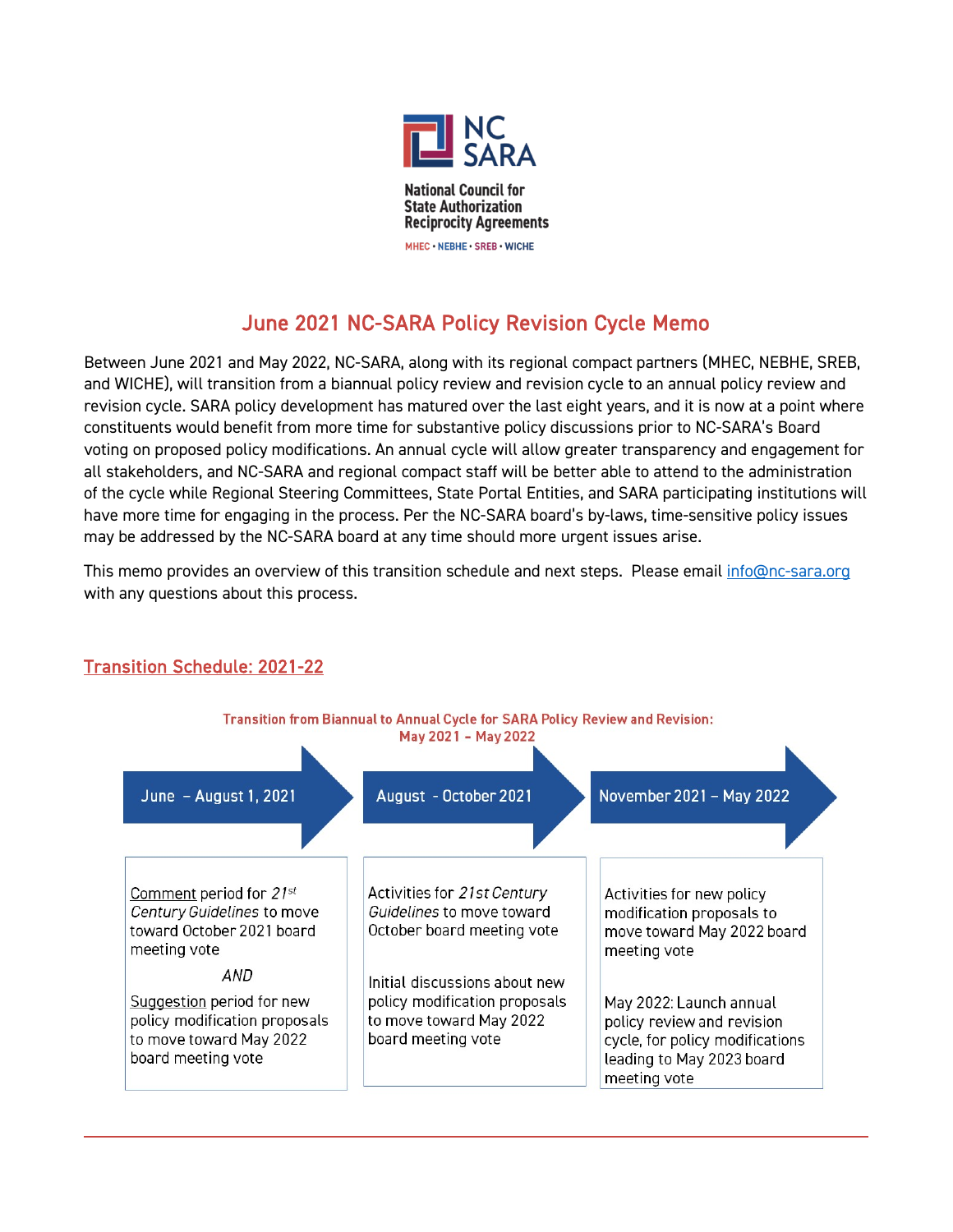### Timeline

#### June 2021 – August 2021: Two Month Combined Comment and Suggestion Phases

*During this phase, comments on the 21st Century Guidelines for accreditors for the October 2021 board meeting as well as new suggestions for policy modifications for the May 2022 board meeting may come forward.*

#### August – October 2021: Preparation for October Board meeting

*During this phase, NC-SARA and regional compacts will collaborate to finalize the proposal and rationale for the 21st Century Guidelines policy modification for the October 2021 board meeting. Initial discussions regarding new suggestions for policy modifications that were proposed will also take place among stakeholders.* 

#### October 28-29, 2021: NC-SARA October Board Meeting

*The NC-SARA board will convene for its October 2021 meeting and discuss and vote on the 21st Century Guidelines' inclusion in the SARA Policy Manual and implementation timeline.* 

#### November 1, 2021 – April 1, 2022: Final New Proposal Development

*During this phase, NC-SARA and regional compacts will continue discussions regarding new proposals for policy modifications, and will finalize these proposals for the May 2022 board meeting. Some policy items that come forward during this transition time may not fit within this timeframe; proposed policy items may need further discussions and therefore may be moved forward to future NC-SARA board meetings.*

#### May 2022: NC-SARA May Board Meeting

*The NC-SARA board will convene for its May 2022 meeting and discuss and vote on proposed policy modifications suggested and developed starting in June 2021.*

Beginning in May 2022, NC-SARA and regional compacts will start the next annual cycle, leading to policy items for the May 2023 NC-SARA board meeting.

#### Next Steps

Monday, August 2, 2021: Deadline for the submission of comments on *the 21st Century Guidelines* for accreditors for the October 2021 board meeting and new proposals for policy modifications for consideration for the May 2022 board meeting.

- SARA state members will receive specific guidance from their regional compacts about the process by which to share comments on *the 21st Century Guidelines* for October 2021 and new proposals for policy modifications for consideration for May 2022.
- SARA participating institutions will be emailed a survey link in order to submit comments on the *21st Century Guidelines* for October 2021 and new proposals for policy modifications for consideration for May 2022.